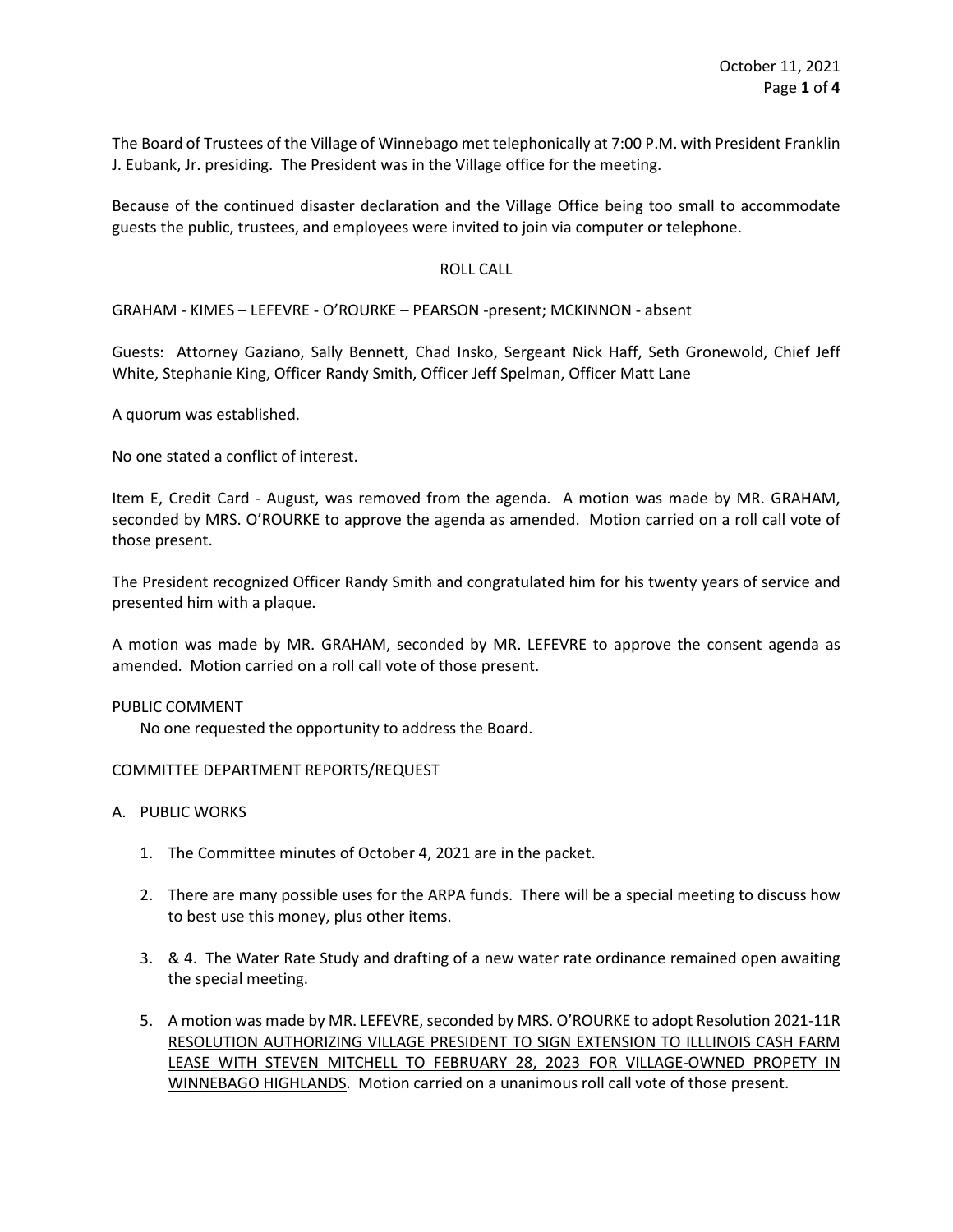October 11, 2021 Page **2** of **4**

- 6. Amotion was made by MR. GRAHAM, seconded by MR. LEFEVRE to adopt Resolution 2021-12R RESOLUTION AUTHORIZING VILLAGE PRESIDENT TO SIGN RENTAL AGREEMENT WITH TIM MITCHELL TRUCKING, LLC FOR COMPACTOR. Motion carried on a unanimous roll call vote of those present.
- B. VILLAGE ENGINEER
	- 1. The engineer's report was included in the packet.
- C. COMMUNITY & ECONOMIC DEVELOPMENT COMMITTEE/4TH OF JULY TEAM/WIPC
	- 1. The Code Enforcement Officer's report is in the packet.
	- 2. Based on Committee recommendation a motion was made by MR. KIMES to approve the expenditure of \$17,250 to Melrose Pyrotechnics for the July 3, 2022 fireworks from account 90- 48-916. Motion carried on a unanimous roll call vote of those present. When the contract is received the Village Attorney will review it. It was noted there is a balance of \$7 thousand-plus available at this time.
	- 3. A possible change to the lineup for the Fourth of July parade was discussed.
	- 4. Playground equipment for Memorial Park remains open.
- D. VILLAGE ATTORNEY
- E. FINANCE COMMITTEE
	- 1. Budgets for 2022 are being reviewed.
	- 2. Based on committee recommendation a motion was made by MR. GRAHAM to change the payment to \$1.3 million to Four Rivers (formerly RRWRD), instead of the \$ 1.4M originally considered earlier in the year. Motion carried on a unanimous roll call vote of those present.
- F. POLICE COMMITTEE
	- 1. The purchase of new security cameras was discussed. Chief White will get more information and costs.
	- 2. A CHP (Cops Hiring Program) Grant will be applied for, if successful it would cover 75% of the cost of training, benefits and salary for a new officer.
	- 3. Part-time officers will be advertised for early in 2022.
	- 4. Updated training and health screening, including mental health is continuing.
	- 5. A motion was made by MR. KIMES, seconded by MR. GRAHAM to approve the Lexipol Policy updates. Motion carried on a unanimous roll call vote of those present.
- G. ADMINISTATION TEAM/CLERK
- H. LIQUOR COMMISSION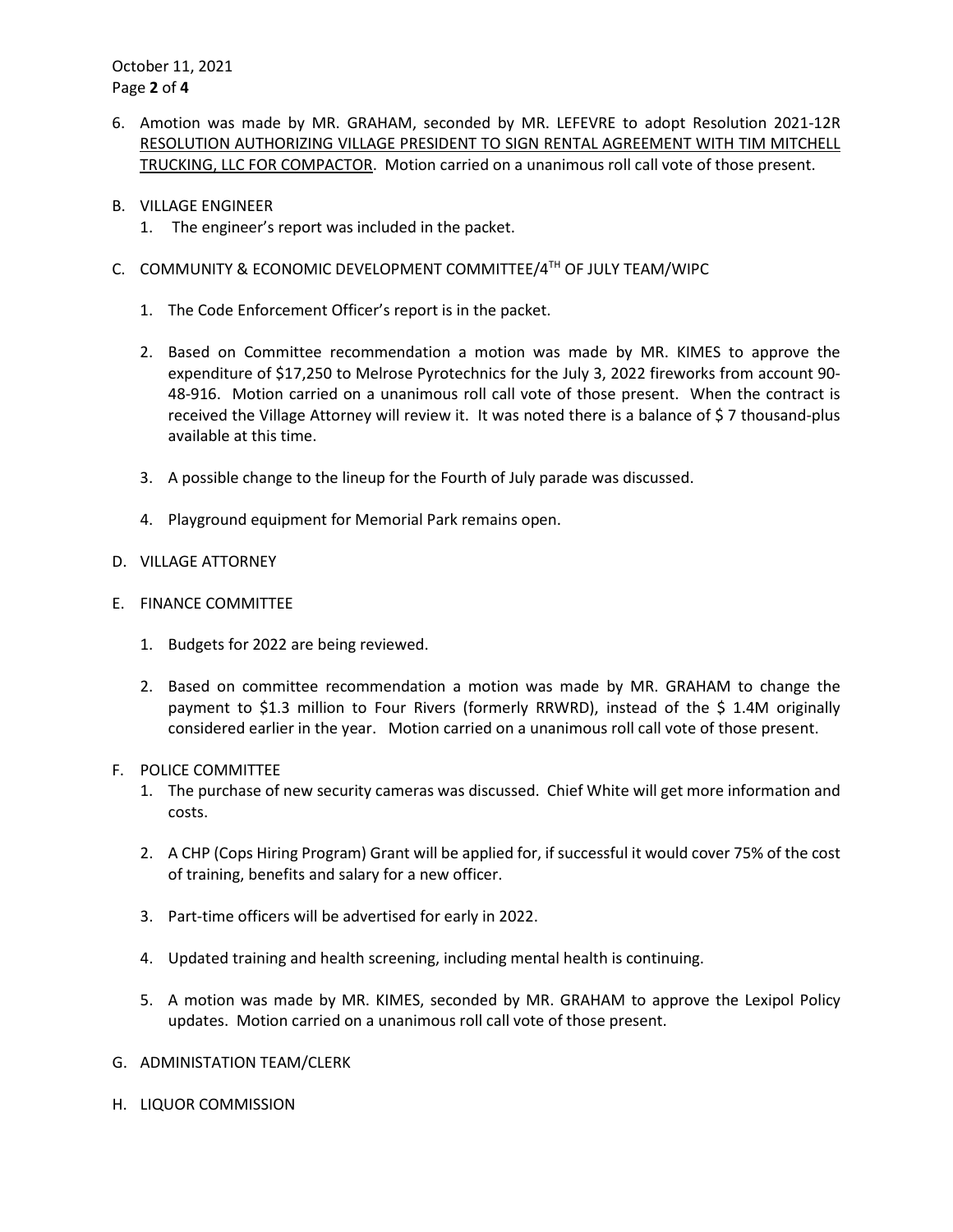- I. PRESIDENT
	- 1. The President's report was provided in the Board packet.
	- 2. The appraisal of Village owned property will be discussed at the Special Board Meeting.
	- 3. A poll will be sent out to select the best date for those attending the Special Board Meeting
	- 4. The Village Attorney will draft an ordinance to modify the UDO to eliminate the requirement for parking spaces at a mini warehouse/self-storage facility when there is no office building or kiosk.
	- 5. A motion was made by MR. GRAHAM, seconded by MRS. O'ROURKE to adopt the new evaluation form.

A motion was made by MRS. O'ROURKE, seconded by MR. GRAHAM to adopt the form with one change: Exceeds Expectations – remove the word generally – it should read, "They exceed the established goals for their position." Motion carried on a unanimous roll call vote of those present.

- 6. A motion was made by MR. GRAHAM, seconded by MR. PEARSON to adopt the evaluation worksheet. Motion carried on the following roll call vote: O'ROURKE, PEARSON, GRAHAM, LEFEVRE; yes. KIMES; no.
- 7. Annual raises were discussed with a Cost-of-Living Adjustment raise based on the C.P.I. (rolling CPI from September 1 through August 31) to all employees not on probation with a minimum of 1% and a maximum of 2.5% to be paid starting January 1. Incentive merit raises up to 2.5% would be paid beginning on the employee's hire date. Based on this information a motion was made by MR. GRAHAM, seconded by MR. LEFEVRE to adopt this plan for raises.

A motion was made by MR. GRAHAM, seconded by MR. KIMES to amend the above motion to allow the Village Attorney to draft a resolution and a policy like the President's report and to be voted on in November. Motion carried on a unanimous roll call vote of those present.

A motion was made by MR. KIMES, seconded by MRS. O'ROURKE to retract the approval of the evaluation worksheet, and request the attorney include the updated form to incorporate in the policy. Motion carried on a unanimous roll call vote of those present.

- 8. A motion was made by MRS. O'ROURKE, seconded by MR. GRAHAM to adopt Resolution 2021- 13R RESOLUTION TO JOIN NORTHERN ILLINOIS COUNCIL OF GOVERNMENTS ("NORTHCOG") AND AUTHORIZING VILLAGE PRESIDENT TO SIGN ANY ATTENDING DOCUMENTS TO ACCOMPLISH SAME. Motion carried on the following roll call vote: KIMES, LEFEVRE, O'ROURKE, PEARSON; yes. GRAHAM; abstain.
- 9. The solar company associated with NorthCOG will evaluate the village buildings and usage for possible use.